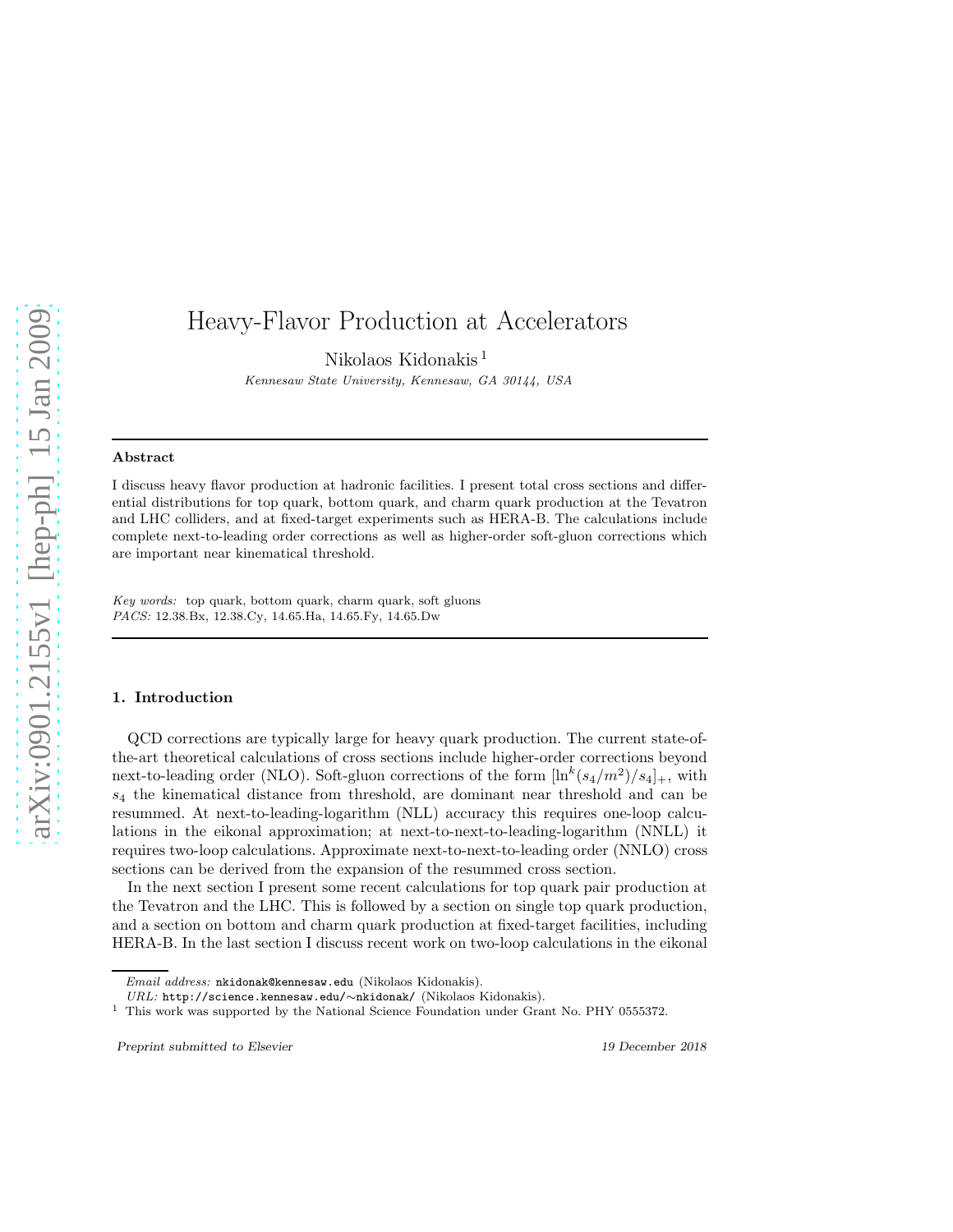

Fig. 1. The NLO and approximate NNLO  $t\bar{t}$  cross sections in  $p\bar{p}$  collisions at the Tevatron using the MRST 2006 NNLO (left) and CTEQ6.6M (right) pdf.

approximation that are relevant for increasing the accuracy of resummation for heavy quark production.

### 2. Top quark pair production

The dominant process for top quark production in hadron colliders is pair production via the processes, at leading order,  $q\bar{q} \to t\bar{t}$  and  $gg \to t\bar{t}$ . There is very good agreement of theory, including soft-gluon corrections [\[1\]](#page-5-0), with Tevatron data [\[2](#page-5-1)[,3\]](#page-5-2). The same is expected to hold with future LHC data.

Figure 1 shows the cross section from an approximate NNLO calculation [\[1\]](#page-5-0) for Tevatron energy, using two different parton distribution function (pdf) sets, MRST 2006 NNLO [\[4\]](#page-5-3) and CTEQ6.6M [\[5\]](#page-5-4).

For reference, below is the cross section for a top mass of 172 GeV,

$$
\sigma^{p\bar p \rightarrow t\bar t} (1.96\,\text{TeV}, m_t=172\,\text{GeV}, \text{MRST}) = 7.80 \pm 0.31^{+0.03}_{-0.27} {}^{+0.23}_{-0.19}\,\text{pb} = 7.80^{+0.39}_{-0.45}\,\text{pb}\,,
$$

 $\sigma^{p\bar{p}\rightarrow t\bar{t}}(1.96 \text{ TeV}, m_t = 172 \text{ GeV}, \text{CTEQ}) = 7.39 \pm 0.30_{-0.20 - 0.37}^{-0.03 + 0.48} \text{ pb} = 7.39_{-0.52}^{+0.57} \text{ pb}.$ 

The first uncertainty indicated is a kinematics uncertainty arising from the choice of using single-particle-inclusive (1PI) or pair-invariant mass (PIM) kinematics; the second uncertainty is from scale variation over a range  $m/2 \leq \mu \leq 2m$ , and the third uncertainty is from the pdf and varies quite a bit between the MRST and CTEQ sets used. The total uncertainty indicated comes from the addition in quadrature of the three individual uncertainties. It is interesting to note that at present the experimental and theoretical uncertainties are of similar size. It is also clear from Figure 1 that the scale dependence is greatly decreased at NNLO.

Figure 2 shows the corresponding results [\[1\]](#page-5-0) for LHC energy. The cross sections and uncertainties for  $m_t = 172$  GeV are

$$
\sigma^{pp \to t\bar{t}}(14 \,\text{TeV}, m_t = 172 \,\text{GeV}, \text{MRST}) = 968 \pm 4^{+79+12}_{-50-13} \,\text{pb} = 968^{+80}_{-52} \,\text{pb} \,,
$$

$$
\sigma^{pp \to t\bar{t}}(14\,\text{TeV}, m_t = 172\,\text{GeV}, \text{CTEQ}) = 919 \pm 4^{+70+29}_{-45-31} \text{ pb} = 919^{+76}_{-55} \text{ pb}.
$$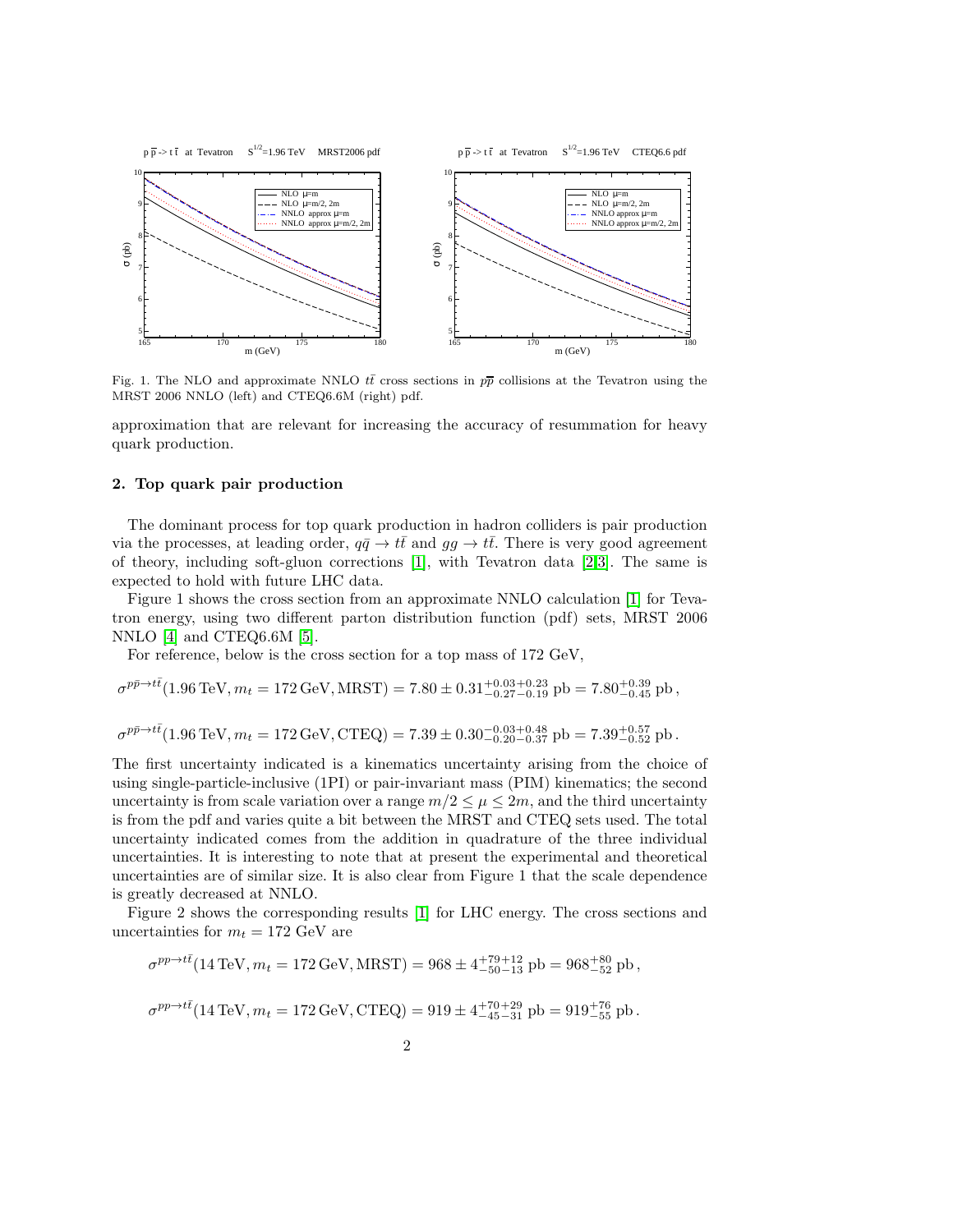

Fig. 2. The NLO and approximate NNLO  $t\bar{t}$  cross sections in pp collisions at the LHC using the MRST 2006 NNLO (left) and the CTEQ6.6M (right) pdf.



Fig. 3. The NLO and approximate NNLO top quark  $p_T$  distributions at the Tevatron (left) and the LHC (right).

Figure 3 shows the top quark transverse momentum,  $p<sub>T</sub>$ , distribution at the Tevatron and the LHC for a top quark mass of 175 GeV [\[6\]](#page-5-5).

# 3. Single top quark production

There is now evidence for single top production at the Tevatron [\[7\]](#page-5-6) with a cross section consistent with theory [\[8\]](#page-5-7). The partonic processes at leading order are the t channel,  $q b \rightarrow$  $q't$  and  $\bar{q}b \to \bar{q}'t$ ; the s channel:  $q\bar{q}' \to \bar{b}t$ ; and associated tW production,  $bg \to tW^-$ . In the results below we include soft-gluon corrections at NNLO and NNNLO [\[8](#page-5-7)[,9](#page-5-8)[,10\]](#page-5-9) and use the MRST 2004 NNLO pdf [\[11\]](#page-5-10).

We begin with results for the Tevatron  $[8,10]$  $[8,10]$ . For the t channel we find

$$
\sigma^{t-{\rm channel}}_{\rm top}(1.96\,\text{TeV},m_t=172\,\text{GeV}) = 1.14^{+0.02}_{-0.01}\pm 0.06\,\text{pb}=1.14\pm 0.06\,\text{pb}\,,
$$

where the first uncertainty is from scale variation over  $m/2 \leq \mu \leq 2m$  and the second is from the pdf, and we add the two in quadrature for the total uncertainty. The cross section for single antitop production is identical.

For the s channel we find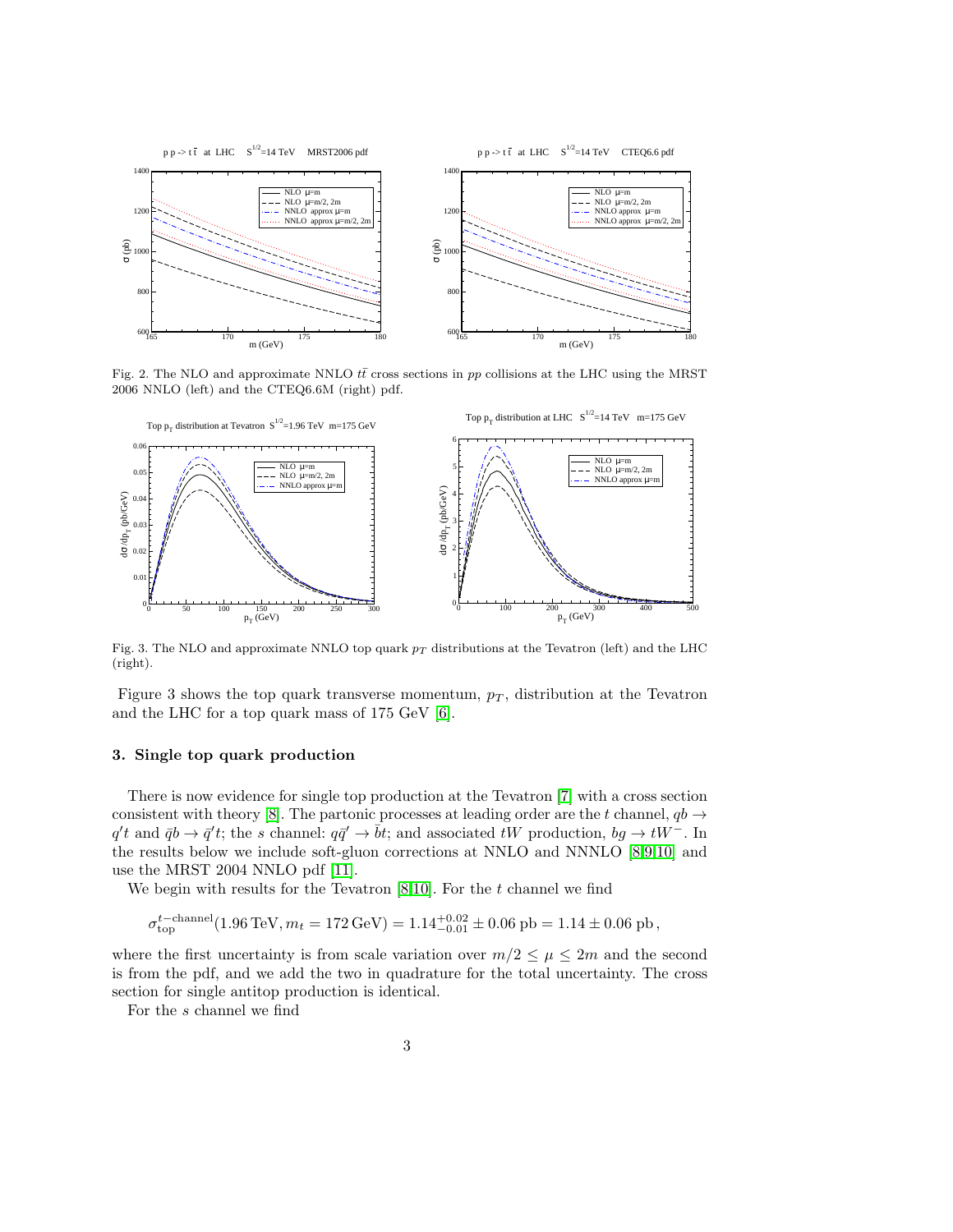

Fig. 4. The single top quark cross sections at the Tevatron in the  $t$  channel (left) and  $s$  channel (right).



Fig. 5. The single top quark cross sections at the LHC in the s channel (left) and tW channel (right).

 $\sigma_{\rm top}^{\rm s-channel}(1.96\,{\rm TeV}, m_t = 172\,{\rm GeV}) = 0.53 \pm 0.02 \pm 0.01~{\rm pb} = 0.53 \pm 0.02~{\rm pb}\,.$ 

Again, the cross section for single antitop production is identical.

In Figure 4 we plot the cross sections for the t and s channels at various orders versus the top quark mass, with the scale set at  $\mu = m_t$ .

The cross section for single top production at the Tevatron via the  $tW$  channel is smaller:  $\sigma^{tW}$ (1.96 TeV,  $m_t = 172 \text{ GeV}$ ) =  $0.14 \pm 0.02 \pm 0.02 \text{ pb} = 0.14 \pm 0.03 \text{ pb}$ , with an identical result for  $\bar{t}W$  production.

We continue with single top production at the LHC  $[9,10]$  $[9,10]$ . We note that here in the t and s channels the results are different for the single top and single antitop cross sections.

In the t channel the threshold approximation is not good at the LHC energy, and thus we do not include soft-gluon corrections. The exact NLO cross section for single top is  $\sigma_{\text{top}}^{t-\text{channel}}(14 \text{ TeV}, m_t = 172 \text{ GeV}) = 149 \pm 5 \pm 3 \text{ pb} = 149 \pm 6 \text{ pb}$ , while for single antitop it is  $\sigma_{\text{antitop}}^{t-\text{channel}}(14 \text{ TeV}, m_t = 172 \text{ GeV}) = 91 \pm 3 \pm 2 \text{ pb} = 91 \pm 4 \text{ pb}.$ 

In the  $s$  channel the cross section, including soft-gluon corrections through NNNLO, for single top production is

 $\sigma_{\rm top}^{\rm s-channel}(14\,{\rm TeV}, m_t = 172\,{\rm GeV}) = 7.7^{+0.6}_{-0.5} \pm 0.1~{\rm pb} = 7.7^{+0.6}_{-0.5}~{\rm pb}\,,$ 

while for single antitop production it is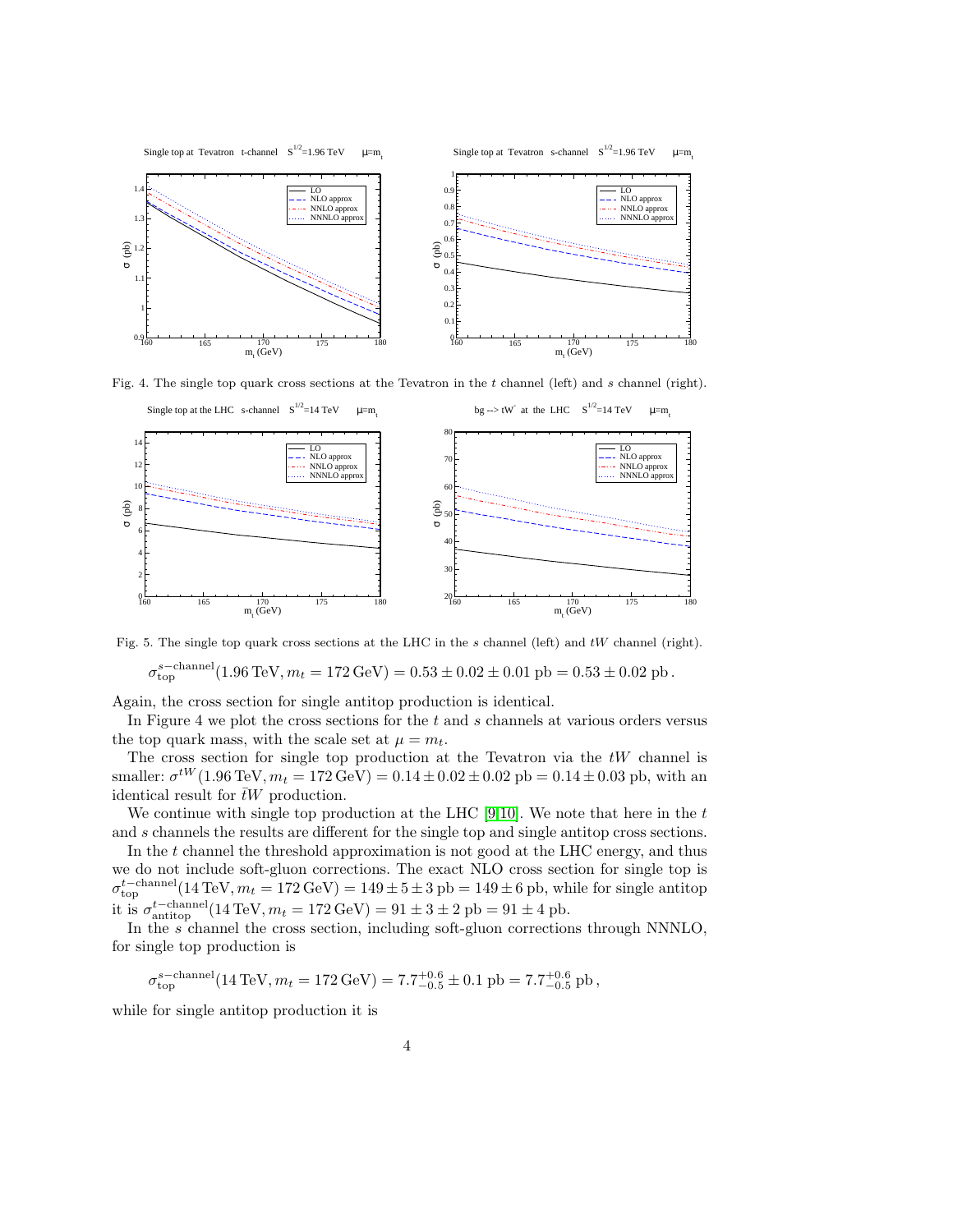

Fig. 6. (Left) The  $b\bar{b}$  cross section in pp collisions. Shown are NLO (solid) and NNLO-NNLL (dot-dashed) results for  $m_b = 4.75$  GeV, and NNLO-NNNLL+ $\zeta$  results for  $m_b = 4.5, 4.75, 5$  GeV (other curves) with  $\mu = m_b/2$  (a),  $\mu = m_b$  (b) and  $\mu = 2m_b$  (c). (Right) The c $\bar{c}$  cross section in pp collisions. Shown are NLO (solid), NNLO-NNLL (dashed) and NNLO-NNNLL+ $\zeta$  (dot-dashed) results for  $m_c = 1.2$  GeV (a,b), 1.5 GeV (c,d) and 1.8 GeV (e,f), with  $\mu = m_c$  (a,c,e) and  $\mu = 2m_c$  (b,d,f).

$$
\sigma_{\text{antitop}}^{\text{s-channel}}(14 \,\text{TeV}, m_t = 172 \,\text{GeV}) = 4.3 \pm 0.1 \pm 0.1 \,\text{pb} = 4.3 \pm 0.2 \,\text{pb} \,.
$$

In the  $tW$  channel the cross section, including soft corrections through NNNLO, is

$$
\sigma^{tW}(14 \,\text{TeV}, m_t = 172 \,\text{GeV}) = 43 \pm 5 \pm 1 \,\text{pb} = 43 \pm 5 \,\text{pb},
$$

with an identical result for  $\bar{t}W$  production.

In Figure 5 we plot results for the  $s$  channel and  $tW$  production at the LHC.

# 4. Bottom and charm quark pair production

We now turn to bottom pair and charm pair production at fixed-target facilities. In Figure 6 we show results for the theoretical cross section [\[12\]](#page-5-11) in pp collisions versus  $\sqrt{S}$ using the MRST 2002 NNLO pdf [\[13\]](#page-5-12), and compare with some experimental data. For both  $b\bar{b}$  and  $c\bar{c}$  production there are large theoretical and experimental uncertainties.

For the HERA-B experiment the theoretical cross section is [\[12\]](#page-5-11)

$$
\sigma^{pp \to b\bar{b}}(41.6 \,\text{GeV}, m_b = 4.75 \,\text{GeV}) = 28 \pm 9^{+15}_{-10} \,\text{nb} \,,
$$

where the first uncertainty is due to scale variation and the second is due to uncertainty in the bottom quark mass,  $4.5 \le m_b \le 5$  GeV. This is in agreement with HERA-B data [\[14\]](#page-5-13).

# 5. Two-loop soft-gluon resummation for heavy quarks

Further progress in the soft-gluon resummation program at NNLL requires two-loop calculations in the eikonal approximation. Resummation is controlled by a soft anomalous dimension matrix,  $\Gamma_S$  [\[15\]](#page-5-14), which can be calculated by the evaluation of dimensionally regularized graphs with Wilson lines.